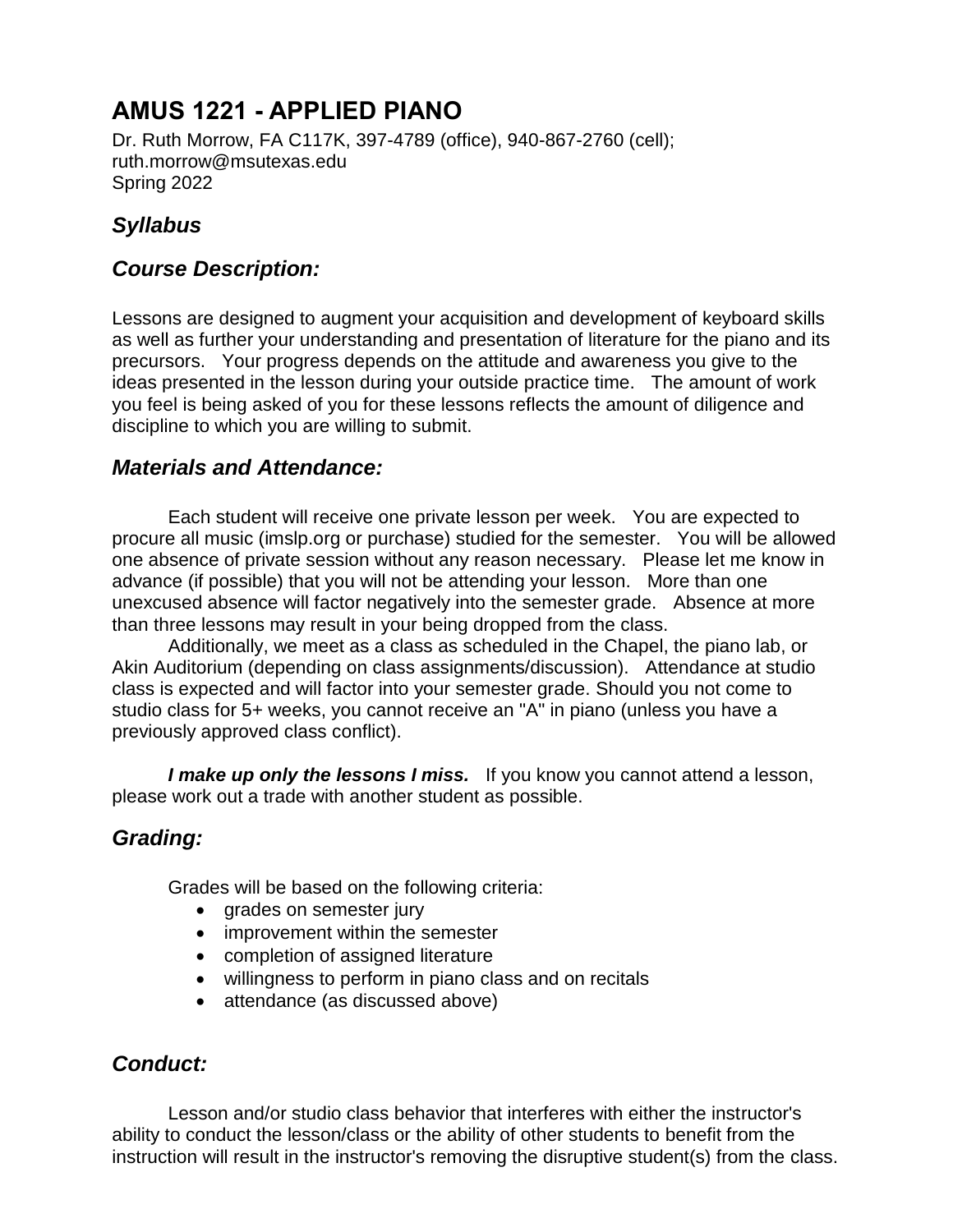# *Cell Phones and Other Recording Devices:*

The use of cell phones and other recording or electronic devices is strictly prohibited during class. The instructor may direct, from time to time, on the possible use of cell phones for legitimate class reasons. Recording the class is prohibited, unless it is part of a reasonable accommodation under ADA, or by obtaining written consent by the instructor.

# *Special Needs:*

If a student needs class accommodation(s) because of a documented disability, (2) has an emergency medical condition that may interfere with class performance, or (3) requires special handling in case the building must be evacuated, he/she is encouraged to contact the office of Disability Support Services in room 168 Clark Student Center 940(397-4140) and make an appointment with the professor as soon as possible.

# *Office Hours:*

Dr. Morrow has five schedule office hours to meet with her; these are posted on her schedule on the door to C117F and beside C117K. Requesting a meeting during office hours is preferred to ensure she is available. If you are unavailable during those times, she has five flexible hours to coordinate a meeting. Meetings can be in-person, via phone, zoom, or facetime. You may call her office during scheduled office hours; however, she may not answer if she is meeting with a student.

# *Covid-19: Vaccines and Face Coverings:*

Scientific data shows that being fully vaccinated is the most effective way to prevent and slow the spread of COVID-19 and has the greatest probability of avoiding serious illness if infected in all age groups. Although MSU Texas is not mandating vaccinations in compliance with Governor Abbott's executive orders, we highly encourage eligible members of our community to get a vaccination. If you have questions or concerns about the vaccine, please contact your primary care physician or health care professional. Given the recent rise in cases, individuals are also strongly encouraged to wear facial coverings when indoors among groups of people, regardless of vaccination status. Although MSU Texas is not currently requiring facial coverings, they have been an effective strategy in slowing the spread.

# *Classroom Cleaning Protocols:*

Each classroom on campus has cleaning protocols. Students in the Department of Music are encouraged to follow cleaning protocol before and after class. Students will be taught cleaning protocols and will have time allotted to clean their area at the end of class.

# *Piano Lab Cleaning Protocols:*

Students in the Piano Lab will be taught cleaning protocols for the pianos. Time will be allotted to clean their area at the end of class.